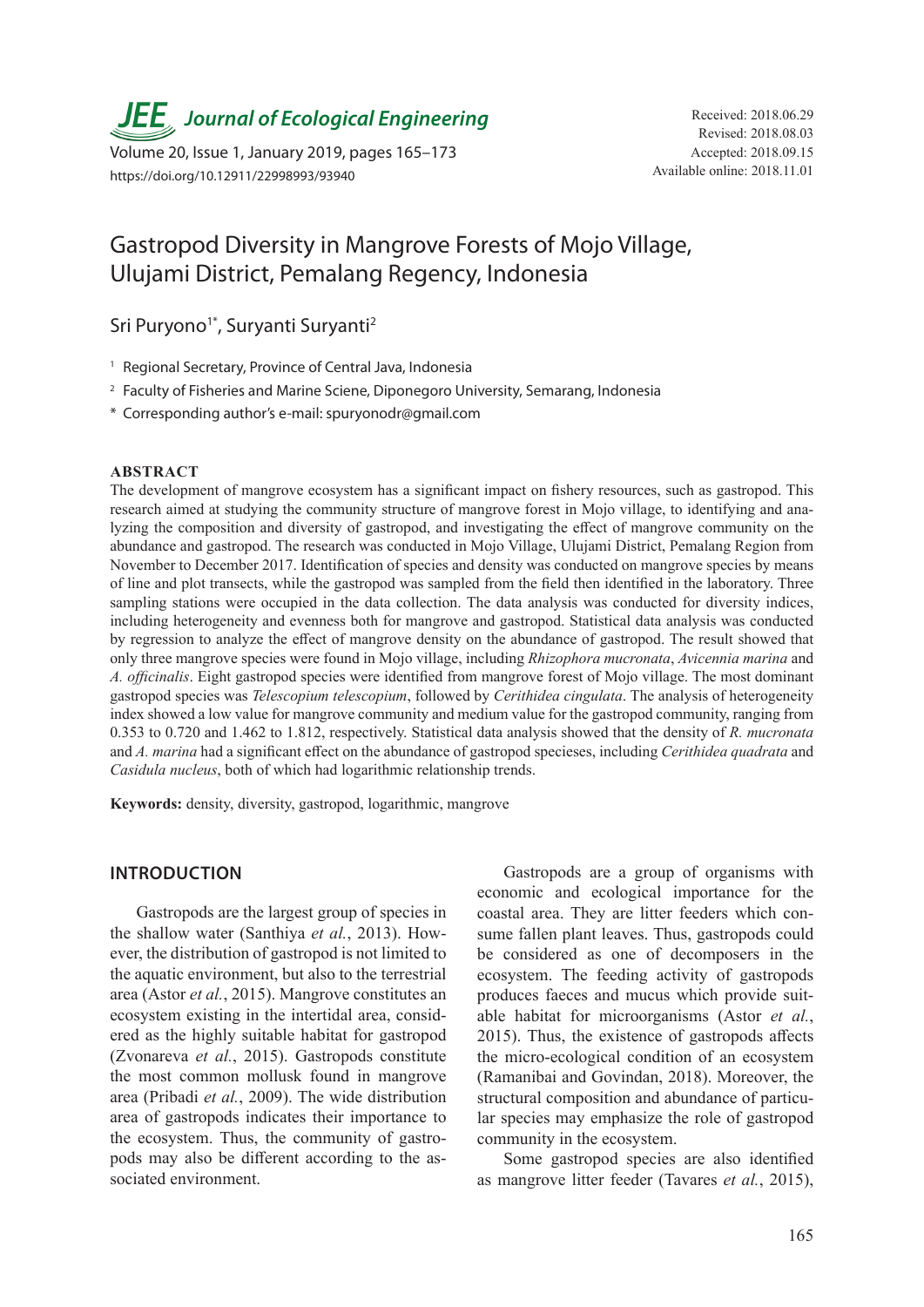while some others are filter feeders (Khade and Mane, 2012). Thus, the gastropod community has significant role in the nutrient cycle. Ecologically, the grazer gastropods can control the population of epiphytic algae and hinder algal bloom (Picardal and Dolorosa, 2014). In the long period of time, there was a difference of species composition, density, and gastropod collection biomass on the mangrove ecosystem (Zvonareva *et al.*, 2015). Another ecological role of gastropods is as a biological indicator of environmental change in an ecosystem (Irma and Sofyatuddin, 2011).

Gastropods also have economic value for various usages. The trading of gastropods had been conducted for various purposes such as for food source and ornaments (Santhiya *et al.*, 2013). The demand for edible gastropods for human consumption tends to increase, which even caused overfishing (Flores-Garza *et al.*, 2012). However, not all of the gastropod species could be considered as edible. Some gastropod species are considered as pollutant bioaccumulators, including toxic compounds (Jen *et al.*, 2014). Thus, selective capture should be applied to achieve food security. However, gastropods are also utilized for some other purposes, such as medicine, jewellery, tools and pets (Ramanibai and Govindan, 2018). Thus, the potential of gastropod utilization is widely opened and may alter its capture.

A mangrove ecosystem had been known to have a large biodiversity. Various fauna species inhabit the mangrove forest due to its environmental services in providing shelter, protection, food, and habitat suitability. The mangrove ecosystem consists of various associated fauna, such as gastropods. However, the composition of species, abundance, diversity and biomass of gastropod change according to the condition of the mangrove ecosystem (Zvonareva *et al.*, 2015). The environmental dynamic of mangrove ecosystem might affect the composition of gastropods within. A lot of gastropod species in the coastal ecosystem are dependent on the mangrove forest due to its capability to adapt the environment. Gastropod species are found attached to various part of mangrove plants such as roots, trunk, branches or leaves (Manullang *et al.*, 2018).

The composition of gastropods within mangrove ecosystem also indicates its ecological condition as well as its environmental quality (Zvonareva *et al.*, 2015). The species and size of gastropods define the feeding capacity as well

as the production of mucus and faeces (Astor *et al.*, 2015). Some gastropod species are known to prefer litter source as feed (Astor *et al.*, 2015). Thus, the source of the litter might also affect the composition of gastropods (Kottè-mapoko *et al.*, 2017). The mangrove ecosystem supports the biological diversity of the coastal area due to its rich organic matter and nutrients (Khade and Mane, 2012). However, the mangrove ecosystem is also considered as the most dynamic ecosystem. Thus, the suitability of habitat for gastropods may change over time, which further affects the composition of the biota.

Increasing exploitation of coastal area had a diversified impact on the related ecosystem, including the mangrove ecosystem. Mangrove forests in many regions were degraded by various activity, such as fish farming, area development, as well as the impact of upland area (Premcharoen *et al.*, 2016). However, mangrove – which has important value for coastal ecosystem – should be conserved to maintain the sustainability of the resources. Thus, the application of sustainable management practice should be conducted to achieve the objective.

Mojo village is an area in Pemalang, in which the mangrove forest was degraded as the impact of increasing aquaculture activity. The mangrove forest in Mojo village only covers the area of 88.57 hectares (Fatmawati *et al.*, 2016). Unfortunately, the coverage is only 14.47% of the total are of brackish water ponds. Meanwhile, fishermen constitute one of the dominant professions in the Mojo village's community (Purnamawati *et al.*, 2015). Thus, the sustainability of the mangrove forest in Mojo village has an important role in supporting the livelihood of the local community. One of the direct advantages of the mangrove forest in Mojo village is the capture of fish, including shellfish. However, the potential of gastropods as fisheries resource is not well understood.

The economic value of gastropods had caused an increased fishing activity and depleted population. However, the replantation of mangrove forest may improve the environmental quality to support the habitat suitability of some gastropod species. This research aimed at studying the community structure of mangrove forest in Mojo village, identifying and analyzing the composition and diversity of gastropod, and investigating the effect of mangrove community on the abundance of gastropods.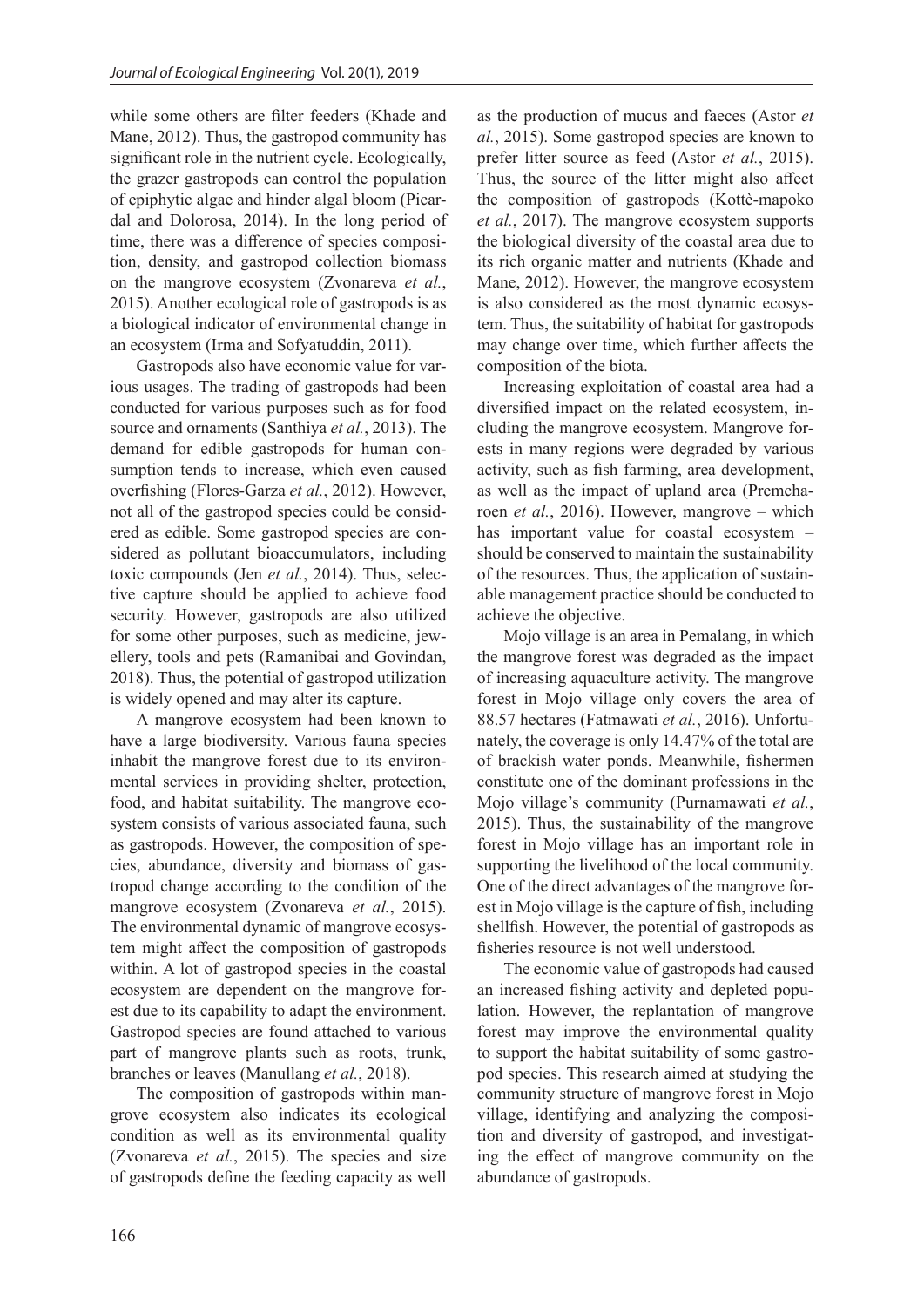### **MATERIALS AND METHODS**

The study was conducted from November to December 2017 in the Mojo village mangrove forest. Sampling consists of 3 stations and each station is made 1 line transect made perpendicular to the coastline with a 20 m distance between lines. The resultant plots have the area of  $10\times10$  m; there are five plots in each line. Observation of the mangrove vegetation involved a 10×10 m plot and on site species identification.

The sampling of gastropods was carrued out using a quadrant measuring  $1\times1$  m. Five quadrants were placed randomly on the 10×10 m plot. Gastropods were taken by hand (hand picking), found on the surface of the soil and attached to the mangrove tree. The samples can be cleaned and preserved with 4% formalin and 70% alcohol. The samples were identified according to Dharma (1988), (Carpenter and Niem, 1998), and related sites. The water chemistry physics parameters measured include water temperature, water salinity, soil salinity, water pH, soil pH, and soil texture. Measurements of parameters other than soil texture were conducted in situ by taking logged water samples or in pore water which were mostly found in the sample observation plot, then measured each parameter three replication at each observation station along with the sampling. The soil texture measurements were done with soil jar test with depth of soil samples taken at a depth of 10 cm.

The abundance of mangrove is expressed as the number of trees per area (trees/ha), while the gastropods are expressed as individuals per area (indv/ha). Thus, the data collected from field observation (mangrove) and laboratory identification of samples (gastropod) were both converted to a consistent area unit. Further data processing was conducted to calculate the diversity indices, including the heterogeneity and evenness of mangrove and gastropods. The calculation was conducted with Shannon-Wiener formula:

$$
H' = -\sum p i \ln(p i) \tag{1}
$$

where:  $H'$  = heterogeneity index

 $Pi =$  relative abundance of mangrove / gastropod, achieved from ni/N

 $ni$  = abundance of species  $-i$ 

 $N =$  total abundance of all identified species

$$
E = \frac{H'}{\ln S} \tag{2}
$$

where:  $E =$  evenness index

 $S =$  total number of mangrove/gastropod species

Further analysis was conducted through statistical analysis with regression. However, due to the complexity of the data, data reduction was conducted by PCA. Thus, particular data could be selected to conduct appropriate statistical analysis. Regression analysis was conducted through curve estimation. Thus, instead of only knowing the effect of the mangrove abundance on gastropods, the pattern of the effect could be understood as well. The statistical data analysis was conducted with SPSS 19.

## **RESULT**

The observation on the composition of mangrove plants showed that only three species existed in the mangrove forest of Mojo Village, including *Rhizophora mucronata*, *Avicennia marina* and *A. officinalis*. The density of mangrove plants at each station was very low with total density less than 1,000 trees/ha. Complete observation results along with the diversity indices at each station are presented in Table 1.

According to the observation result, as presented in Table 1, *R. mucronata* dominated the composition of the mangrove vegetation in the Mojo Village. The density was much higher than of other mangrove species. On the other hand, A. Officinalis had the lowest density and was only found in station 2 and station 3. The analysis on the diversity indices showed low values of heterogeneity (less than 1), while the evenness was categorized as low in station 1 and fair in station 2 and station 3.

The measurement of environmental quality, both water and soil quality of mangrove floor was conducted to describe the condition of the habitat for gastropod. According to the measurement, the environmental quality among stations varied slightly. Complete measurement data of environmental quality of mangrove floor is presented in Table 2.

Table 2 shows that the water temperature in the sampling stations was warm and nearly similar. The salinity was observed as brackish, since the measurements showed the value of less than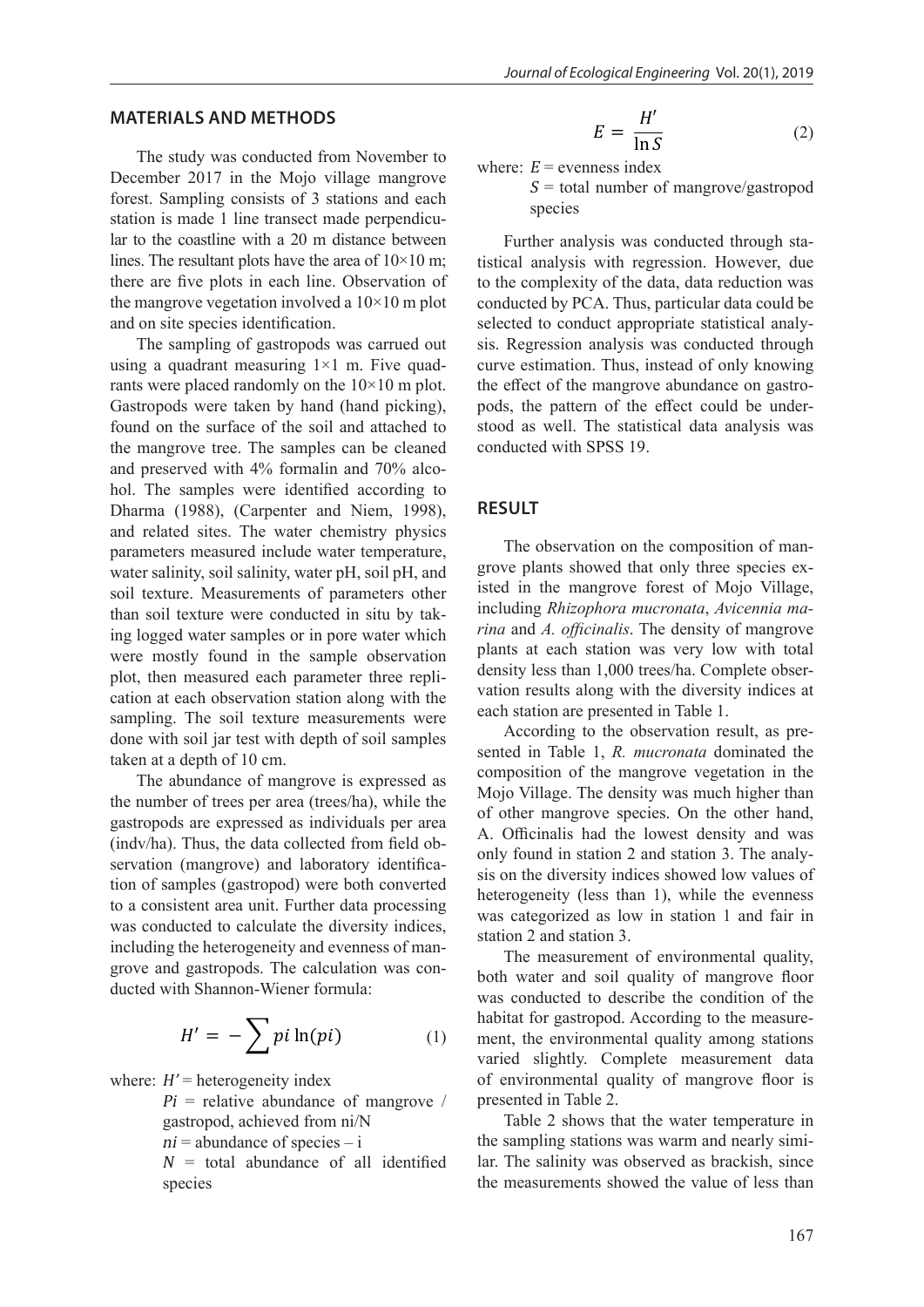| No.   | Spesies               | Abundance |            |             |
|-------|-----------------------|-----------|------------|-------------|
|       |                       | Station I | Station II | Station III |
| . .   | Rhizopora mucronata   | 550       | 480        | 500         |
| 2.    | Avicennia marina      | 70        | 160        | 120         |
| 3.    | Avicennia officinalis |           | 20         | 50          |
| Total |                       | 620       | 660        | 670         |
| H'    |                       | 0,353     | 0.681      | 0.720       |
|       |                       | 0.509     | 0.620      | 0.655       |

**Table 1**. Composition and diversity indices of mangrove in Mojo Village (trees/ha)

| <b>Table 2.</b> Physical and chemical quality in the mangrove forest of Mojo Village |  |  |  |  |
|--------------------------------------------------------------------------------------|--|--|--|--|
|--------------------------------------------------------------------------------------|--|--|--|--|

| No. | Parameter              | Station I  | Station II | Station III |
|-----|------------------------|------------|------------|-------------|
|     | Water Temperature (°C) | 31         | 30         | 30          |
|     | Water Salinity (ppt)   | 27         | 26         | 26          |
| 3   | Soil Salinity (ppt)    | 26         | 26         | 25          |
| 4   | Water pH               |            |            |             |
| 5   | Soil pH                |            |            |             |
| 6   | Soil Texture           | Sandy loam | Sandy loam | Loam        |

30 ppt at all stations. Soil salinity was brackish as well. There was no significant difference of salinity between the water and soil. There was a difference in the pH of water and soil. The pH of water was slightly alkaline, while the pH of the soil was slightly acidic, indicating different concentration of organic matter. The soil textures were dominated by silt; however, at station 1 and station 2 the sediments tended to be sandy.

Identification of gastropod resulted in finding a total of 8 species in the mangrove forest of Mojo village. However, at station 1 and station 2, only 7 species were found. The most dominant species at station 1 and station 2 was Telescopium telescopium, while at station 3 – Cerithidea cingulata. The identification showed that the abundance of gastropods in the mangrove forest of Mojo village was relatively low. Complete identification results of gastropods are presented in Table 3.

According to the identification results presented in Table 3, the abundance of gastropods was varied among species. The proportion of species abundance at each station was also varied. Among the identified gastropod species, *C. Scripta* was not found at station 1, while at station 2 *N. violacea* was absent. Thus, 7 species of gastropods were identified at both stations. The highest total abundance of gastropods was identified at station one. Meanwhile, station 3 – which had the most gastropod species – also had the lowest total gastropod abundance.

The analysis of the diversity indices showed that the gastropod composition at each sampling station had fair heterogeneity. However, the het-

| No.                    | <b>Spesies</b>          | Station I      | Station II               | Station III |
|------------------------|-------------------------|----------------|--------------------------|-------------|
|                        | Cerithidea cinqulata    | 16.200         | 16.600                   | 16.800      |
| 2                      | Cerithidea quadrata     | 9.000          | 4.400                    | 6.000       |
| 3                      | Littorina scabra        | 6.200          | 5.800                    | 9.600       |
| 4                      | Littorina angulifera    | 3.400          | 1.200                    | 4.200       |
| 5                      | Casidula nucleus        | 3.800          | 6.000                    | 5.200       |
| 6                      | Columbella scripta      | $\blacksquare$ | 1.400                    | 3.800       |
| 7                      | Neritina violacea       | 2.200          | $\overline{\phantom{a}}$ | 400         |
| 8                      | Telescopium telescopium | 36.600         | 31.400                   | 16.000      |
| <b>Total Abundance</b> |                         | 77.400         | 66.800                   | 62.000      |
| Number of Species      |                         | 7              | 7                        | 8           |
| H,                     |                         | 1,520          | 1,462                    | 1,812       |
| E                      |                         | 0,781          | 0,751                    | 0,871       |

**Table 3**. Abundance and diversity indices of gastropods in mangrove forest of Mojo Village (indv/ha)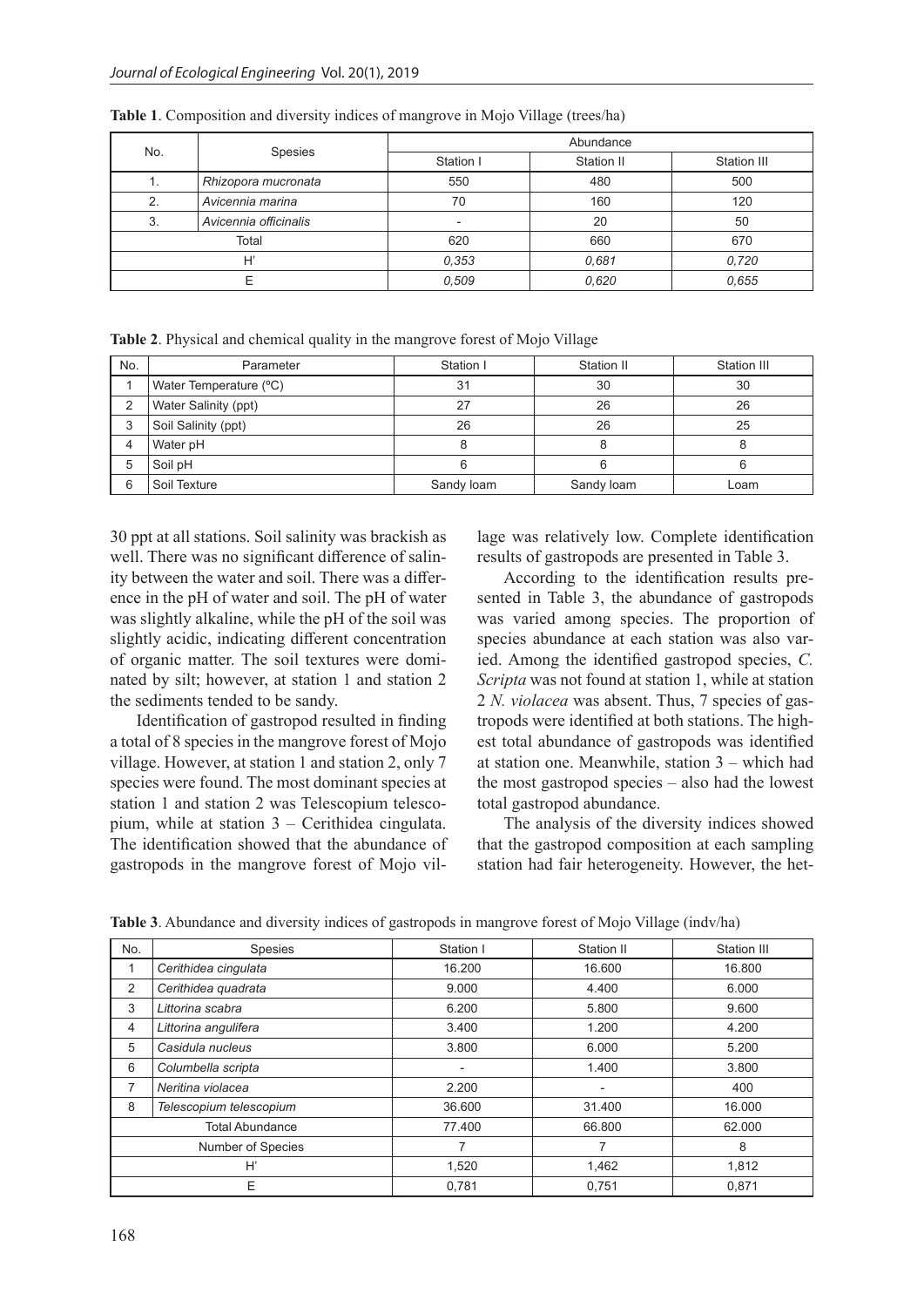erogeneity in station 3 was the highest, while station 2 had the lowest index. However, the analysis of the evenness index showed that all stations had high evenness of gastropod abundance. This result indicated that the site had low domination of certain gastropod species.

The next analysis was regression, conducted to provide the statistical evidence of the effect of mangrove density on the abundance of gastropods. However, to further understand about the effect, the analysis was conducted not only to the total abundance but also to the particular species. Unfortunately, the analysis which involved species would be ineffective. Thus, principal component analysis (PCA) was conducted to reduce the data. Every single environmental parameter, mangrove species, and gastropod species abundance were involved. However, data screening resulted in the exclusion of environmental parameters due to inappropriate distribution (no variation), or lack of have normal distribution. The analysis result of PCA is presented in Figure 1 and Table 4. Component matrix resulted from PCA.

According to the results of PCA, the variables could be grouped into two components. However, between the two components, the mangrove related variables including the abundance of *R. mucronata*, *A. marina* and the total mangrove abundance were grouped in one component. Gastropod species were distributed into two components. However, three of them were in the same group with mangrove, including *C. quadrata*, *C. nucleus*, and *C. cingulate*, plus total abundance of gastropods. Thus, the regression analysis was conducted to the mentioned variables, involving the mangrove density as the independent variable and gastropod abundance as dependent variable.

There were four significant relationships achieved from the analysis. However, only two species of gastropods were related to the density of mangrove, i.e. *C. quadrata* and *C. nucleus*. Both where affected significantly by the density of *R. mucronata* and *A. marina*. The regression analysis was conducted by curve estimation.

The first analysis of the effect of mangrove density on the abundance of gastropod was shown by *C. quadrata*. Both mangrove species, *R. mucronata* and *A. marina* separately affected the abundance of *C. quadrata*. Since the simulatenous effect could not be conducted due to data limitation. The relationship between mangrove density and the abundance of *C. quadrata* is presented in Figure 2.

Figure 2 shows that the effect of mangrove species was opposite. The curve estimation showed that both *R. mucronata* and *A. marina* affected the density of *C. quadrata* in logarithmic model. The density of *R. mucronata* tended to have a positive effect on the *C. quadrata* following the formula of  $Y = 333,380 \cdot \ln(x) - 201,585$ , while the effect of *A. marina* had a negative effect following the formula of  $Y = -5,565 \ln(x) +$ 23,641. Thus, increasing the density of *R. mucronata* would promote the increasing abundance of *C. quadrata*. Inversely for *A. marina* where the increasing density will lead to the decrease of its abundance. The analysis resulted the determination coefficient of 99.72% for *R. mucronata* and 100% for *A. marina* with probability of 0.034 and 0.000, respectively. This means that the relationships were significant.

Contrary to the *C. quadrata*, the effect of mangrove density on the abundance of *C. nucleus*



**Figure 1**. Principal component distribution diagram

**Table 4**. Component matrix resulted from PCA

| Rotated Component Matrix <sup>a</sup> | Component |                |
|---------------------------------------|-----------|----------------|
|                                       | 1         | $\mathfrak{p}$ |
| Rhizophora mucronata                  | $-1,000$  |                |
| Cerithidea quadrata                   | -,999     |                |
| Casidula nucleus                      | .998      |                |
| Avicennia marina                      | .989      |                |
| Mangrove total                        | .878      | .478           |
| Gastropod total                       | -.821     | -.571          |
| Cerithidea cingulata                  | .801      | .599           |
| E Gastropod                           |           | 1.000          |
| H' Gastropod                          |           | .998           |
| Littorina scabra                      |           | .993           |
| Telescopium telescopium               | $-.444$   | -.896          |
| Littorina angulifera                  | $-.541$   | .841           |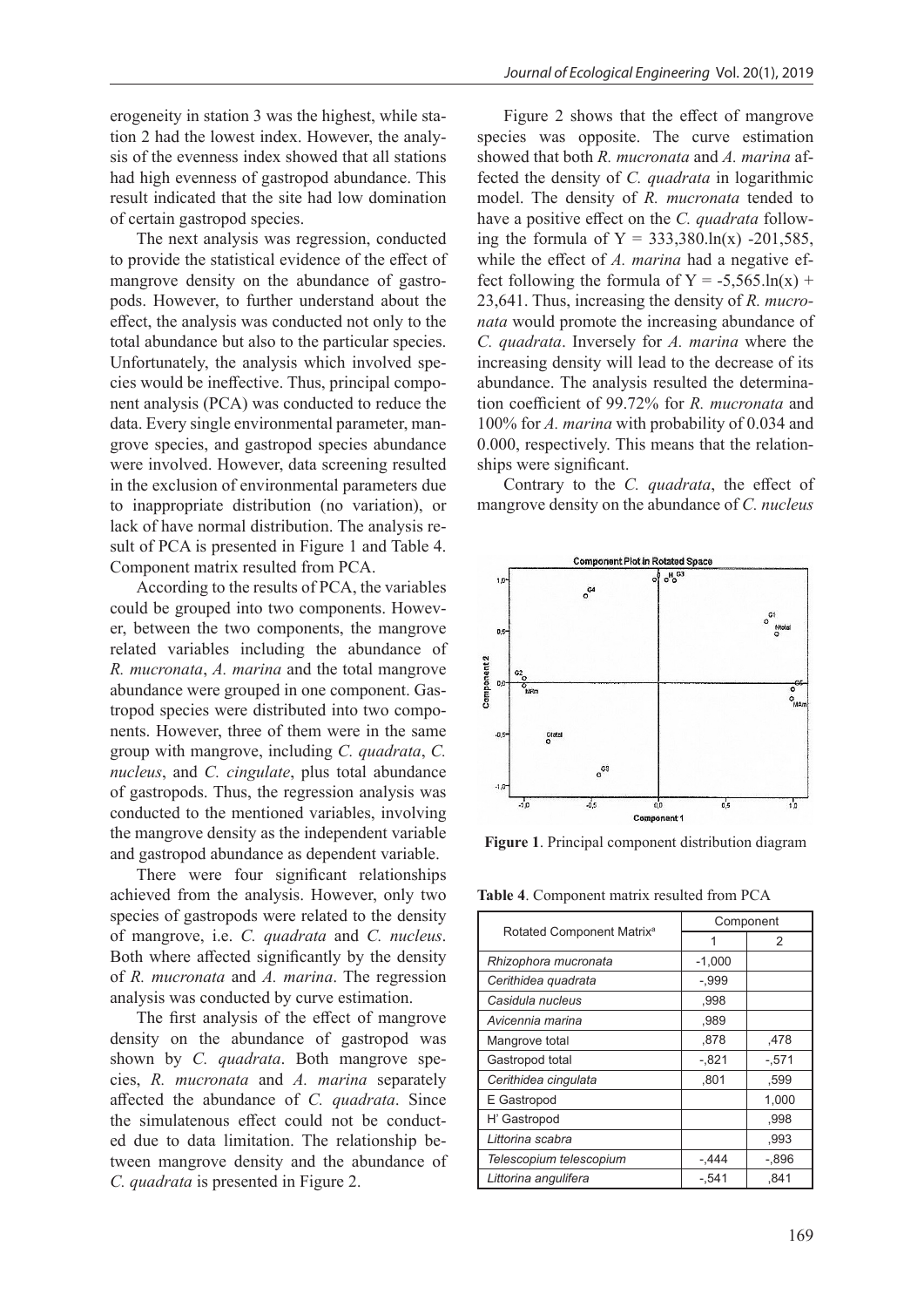

**Figure 2**. The effect of mangrove density on the total density of Cerithidea quadrata: (a) Rhizophora mucronata; (b) Avicennia marina

showed a completely different pattern. *R. mucronata* had a negative effect on the abundance of *C. nucleus*, while *A. marina* showed a positive effect. The curve estimation analysis resulted that *R. mucronata* had exponential pattern, while the effect of *A. marina* had logarithmic pattern. Figure 3 shows the relationship between mangrove density and abundance of *C. nucleus* in the Mojo village.

The analysis resulting from *R. mucronata* provided the formula of  $Y = 133,607.e^{0.006x}$  with probability of 0.019, while *A. marina* provided the formula of  $2,653.1 \ln(x)$ -7,479.3 with probability of 0.011. The coefficient of determination showed the values of 99.91% and 99.97% for *R. mucronata* and *A. Marina*, respectively. This indicated that the abundance of gastropods was highly dependent on the mangrove density.

#### **DISCUSSION**

The composition of mangrove community in Mojo village showed low diversity. There were

only 3 species found during the research, including *A. marina*, *A. officinalis* and *R. mucronata*. This result indicates that there was a change of the mangrove composition in Mojo village. Previous research showed that the mangrove in Mojo village consisted of *A. alba*, *A. marina* and *R. mucronata*. The abundance of trees is also decreased, where the previous research showed the abundance of more than 3.000 trees/ha (Renta *et al.*, 2016), this research indicated only 620–670 trees/ha.

The low diversity of mangrove community showed that the mangrove forest in Mojo village was a young forest. Young mangrove forest is generally dominated by single mangrove species due to replantation activity or appropriate environment condition (Cudiamat and Rodriguez, 2017). The current condition of mangrove forest in Mojo village is the result of replantation. The change of mangrove coverage had been recorded from 72 ha in 2014 (Purnamawati *et al.*, 2015) to 88.57 ha in 2015 (Fatmawati *et al.*, 2016).

Generally, gastropods prefer the habitats with clean water environment. It was proven that the



**Figure 3**. The effect of mangrove density on the total abundance of Casidula nucleus: (a) Rhizophora mucronata; (b) Avicennia marina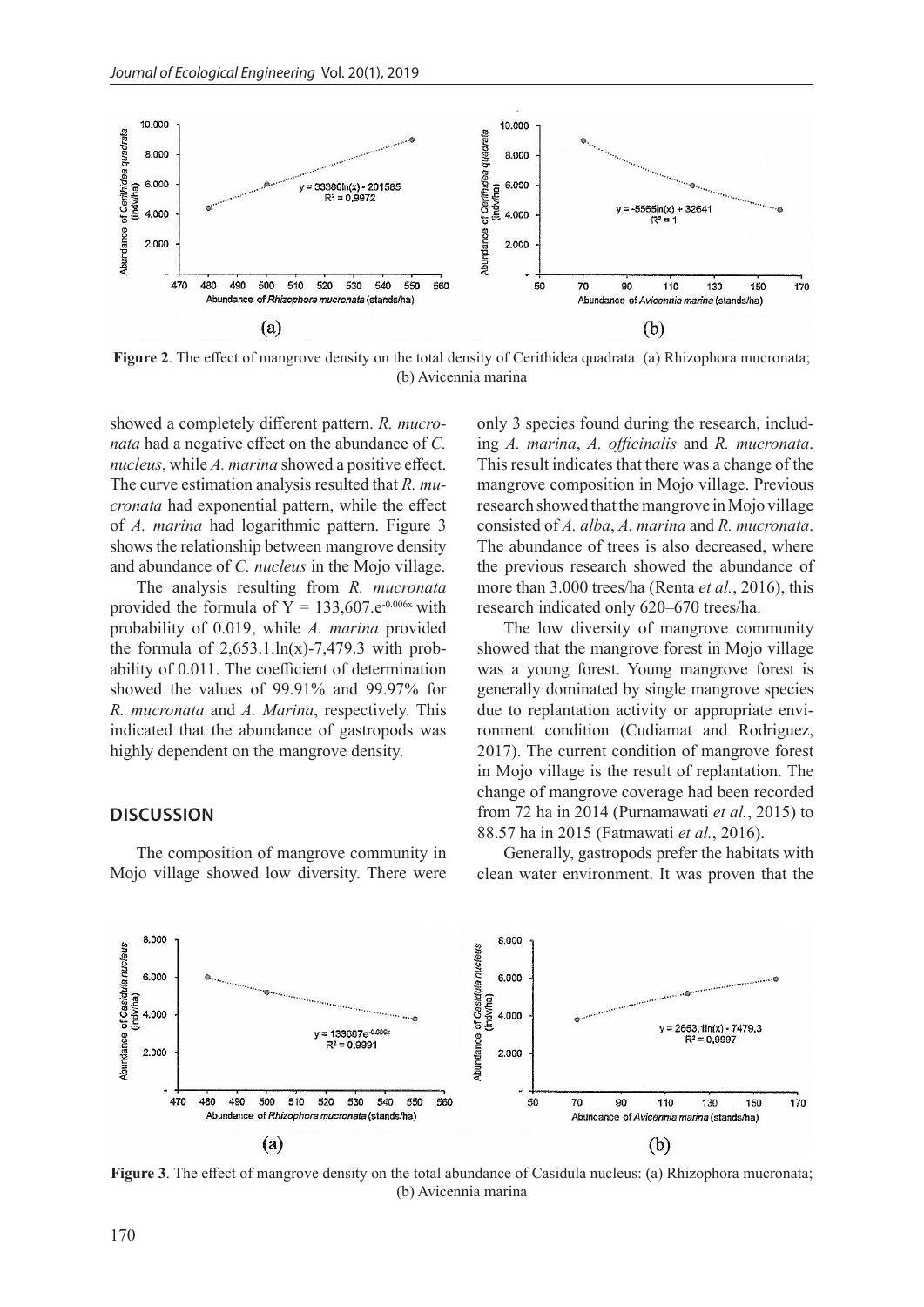species diversity was higher in the clean than in the turbid aquatic environment (Picardal and Dolorosa, 2014). Conversely, the concentration of TSS had a parabolic effect on the total abundance of gastropods (Suryanti *et al.*, 2017). Another research related to mangrove forest showed that the concentration of organic matter significantly affected the abundance of gastropods (Tambayong *et al.*, 2016). The concentration of organic matter in the sediment has a positive correlation toward the abundance of gastropods (Merly and Elviana, 2017). However, the abundance of gastropods is also affected by the habitat preference of particular species. The observation indicated the higher gastropod abundance in the station with sandy loam soil.

The composition of species was considered as low diversity. Only 8 gastropod species were identified in the mangrove forest of Mojo Village. The gastropod abundance and diversity is influenced by tree branches and mangrove leaf litter (Seena *et al.*, 2017). This result was much lower than the diversity of gastropods in Lubuk Kertang Village which had 15 gastropod species (Manullang *et al.*, 2018). It is also a slightly lower than the gastropod community observed in Aceh after 7 years of reclamation effort in the mangrove area which was damaged by tsunami, where 14 total gastropod species were identified (Irma and Sofyatuddin, 2011). This indicates that the mangrove forest in Mojo Village was less suitable for the gastropods.

Telescopium telescopium was the most abundant gastropod species. This indicates that the mangrove forest in Mojo village was rich in detritus as the main feed of *T. telescopium* (Zaman and Jahan, 2013). The abundance was linear to the density of mangrove suggested mangrove as the source of detritus. The increasing density of mangrove linearly correlated to the production of litter and detritus (Mulya and Arlen, 2018). Cerithidea cingulata was identified as the second most abundant species. This species prefers the habitats with low mangrove density (Silaen *et al.*, 2013) which is appropriate to the result of this research.

The composition and abundance of gastropods in the mangrove ecosystem is significantly affected by mangrove composition (Manullang *et al.*, 2018). The Mangrove species may have different associated gastropod species. Thus, more complex mangrove structure promotes greater diversity of gastropod species (Zvonareva *et al.*, 2015). The microhabitat developed by mangrove

community structure determines the species composition of gastropods in the mangrove floor (Tavares *et al.*, 2015). The development of habitat occurs through several environment modifications, caused by physical and biological processes which affect the suitability for gastropod species.

The different composition of gastropod observed in the field was considered as the effect of mangrove composition, even though there was no statistical proof of this assumption. Some gastropod species tend to have prefered types of litter which later affect the species distribution and abundance of the gastropod (Astor *et al.*, 2015). The number of gastropods tends to increase along with the development of mangrove forest (Santhiya *et al.*, 2013). The stabilization of mangrove forest promotes the habitat suitability and increase food web complexity for the associated organisms. Variation on the sources and types of foods provides complex nutrients for various species. Thus, as long as mangrove is developing, the faunal composition would grow as well. Particularly, the volume of liter production also affects the abundance of gastropods (Kirchenbaur *et al.*, 2017).

Planted mangrove forest is generally under development over a few decades. Thus, the transition of vegetation, environmental condition, as well as its associated fauna are frequently observed (Zvonareva *et al.*, 2015). Currently, the mangrove forest in Mojo village is dominated by *Rhizophora mucronata* due to the replantation activities. However, the ecological condition might vary because of the tidal dynamic, sediment balance, and nutrient balance (Ismoyo *et al.*, 2017). The difference in the gastropod composition among stations indicated the different stages of mangrove forest in Mojo Village. Young mangrove ecosystem is generally imbalanced, dominated by opportunistic gastropod species and the lack of mangrove associated species (Zvonareva *et al.*, 2015).

A mangrove forest should be managed optimally to obtain sustainable support to the coastal ecosystems, including the resources of fisheries which are highly dependent on the mangrove ecosystem. Unfortunately, the participation of local community in the management of mangrove forest in Mojo village was extremely low (Raharja *et al.*, 2013). Thus, in order to improve the function of mangrove ecosystem, a proper management plan should be devised. Moreover, the participation of local community should be emphasized, since they are the main stakeholder which is strongly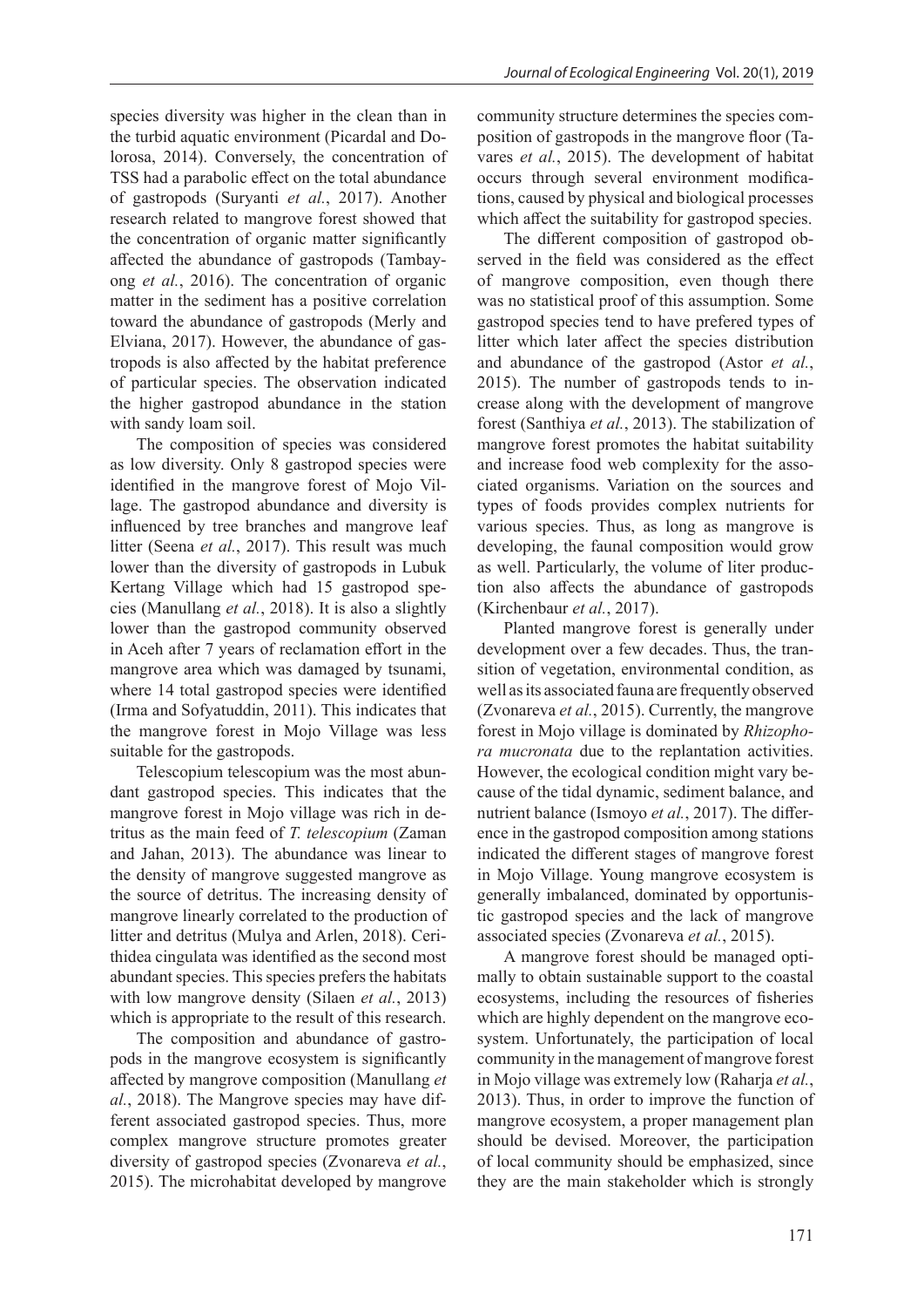dependent on the mangrove sustainability. However, in order to improve the participation, public awareness concerning the importance of mangrove sustainability should be increased as well.

# **CONCLUSION**

Three mangrove species were identified in the Mojo village; the community was characterized by low diversity and was dominated by *R. mucronata*. Eight gastropod species were identified in the mangrove forest with medium diversity and the species composition was dominated by *T. telescopium*. The density of mangrove both *R. mucronata* and *A. marina* significantly affects the abundance of *C. quadrata* and *C. nucleus* with logarithmic trend.

#### **Acknowledgements**

The authors would like to thank Untung Ismoyo, SPi and Nur Cholis, MSi for their assistance in field data collection

## **REFERENCES**

- 1. Astor T, Lenoir L, Berg MP. 2015. Measuring Feeding Traits of A Range of Litter-Consuming Terrestrial Snails: Leaf Litter Consumption, Faeces Production and Scaling with Body Size. Oecologia 178 (3), 833–845. DOI: 10.1007/s00442–015–3257-y.
- 2. Carpenter KE, Niem VH. 1998. FAO Species Identification Guide for Fishery Purposes. The Living Marina Resources of the Western Central Pacific. Volume 1: Seaweeds, Corals, Bivalves and Gastropods. Rome.
- 3. Cudiamat MA, Rodriguez RA. 2017. Abundance, Structure, and Diversity of Mangroves in a Community-Managed Forest in Calatagan, Batangas, Verde Island Passage, Philippines. Asia Pacific Journal of Multidisciplinary Research 5(3), 27–33.
- 4. Fatmawati RA, Suryanto A, Hendrarto B. 2016. Luasan dan Distribusi Mangrove di Kecamatan Ulujami Kabupaten Pemalang dengan Penggunaan Google Earth dan Software ArcGIS (Studi Kasus: Desa Pesantren, Desa Mojo dan Desa Limbangan). Maquares,5(4), 427–432.
- 5. Flores-Garza R, García-Ibáñez S, Flores-Rodríguez P, Torreblanca-Ramírez C, Galeana-Rebolledo L, Valdés-González A, Suástegui-Zárate A, Violante-González J. 2012. Commercially Important Marine Mollusks for Human Consumption in Acapulco, Mexico. Natural Resources, 3(1), 11–17.

DOI: 10.4236/nr.2012.31003.

- 6. Irma D, Sofyatuddin K. 2011. Diversity of Gastropods and Bivalves in Mangrove Ecosystem Rehabilitation Areas in Aceh Besar and Banda Aceh Districts, Indonesia. Aquaculture, Aquarium, Conservation & Legislation International Journal of the Bioflux Society 5(2), 55–59.
- 7. Ismoyo U, Hendrarto B, Suryanti. 2017. Analisis Bahan Organik dengan Kualitas Tanah terhadap Ukuran Daun Bakau (Rhizophora mucronata Lamk) di Hutan Mangrove Desa Mojo, Ulujami, Pemalang. Journal of Fisheries Science and Technology 12(2), 134–138.
- 8. Jen HC, Anh-Tuyet Nguyen T, Wu YJ, Hoang T, Arakawa O, Lin WF, Hwang DF. 2014. Tetrodotoxin and Paralytic Shellfish Poisons in Gastropod Species from Vietnam Analyzed by High-Performance Liquid Chromatography and Liquid Chromatography-Tandem Mass Spectrometry. Journal of Food and Drug Analysis 22(2), 1–11. DOI: 10.1016/j.jfda.2013.09.005.
- 9. Khade SN, Mane UH. 2012. Diversity of Bivalve and Gastropod Molluscs in Mangrove Ecosystem from Selected Sites of Raigad District, Maharashtra, West coast of India. Recent Research in Science and Technology 4(10), 16–20.
- 10. Kirchenbaur T, Fartmann T, Bässler C, Löffler F, Müller J, Strätz C, Seibold S. 2017. Small-Scale Positive Response of Terrestrial Gastropods to Dead-Wood Addition is Mediated by Canopy Openness. Forest Ecology and Management 396, 85–90. DOI: 10.1016/j.foreco.2017.03.034.
- 11. Kottè-mapoko EF, Ngo-massou VM, Essomè-Koum LG, Emane JM, Moussian LN, Tchoffo R, Din N. 2017. Molluscs' Composition and Distribution in Mangroves of the Cameroon Central Coast. International Journal of Research Studies in Biosciences 5(5), 4–13. DOI: 10.20431/2349–0365.0505002.
- 12. Manullang T, Bakti D, Leidonald R. 2018. Structure of Gastropod Communities at Mangrove Ecosystem in Lubuk Kertang Village, West Berandan District, Langkat Regency, North Sumatera Province. IOP Conference Series: Earth and Environmental Sciences 122(1), 12103. DOI: 10.1088/1755–1315/122/1/012103.
- 13. Merly SL, Elviana S. 2017. Korelai Sebaran Gastropoda dan Bahan Organik Dasar pada Ekosistem Mangrove di Perairan Pantai Payum, Merauke. Agricola 7(1), 56–67.
- 14. Mulya MB, Arlen HJ. 2018. Production of Litter and Detritus Related to the Density of Mangrove. IOP Conference Series: Earth and Environmental Science, 130(1), 12033. DOI: 10.1088/1755–1315/130/1/012033.
- 15. Picardal RM, Dolorosa RG. 2014. The Mollus-